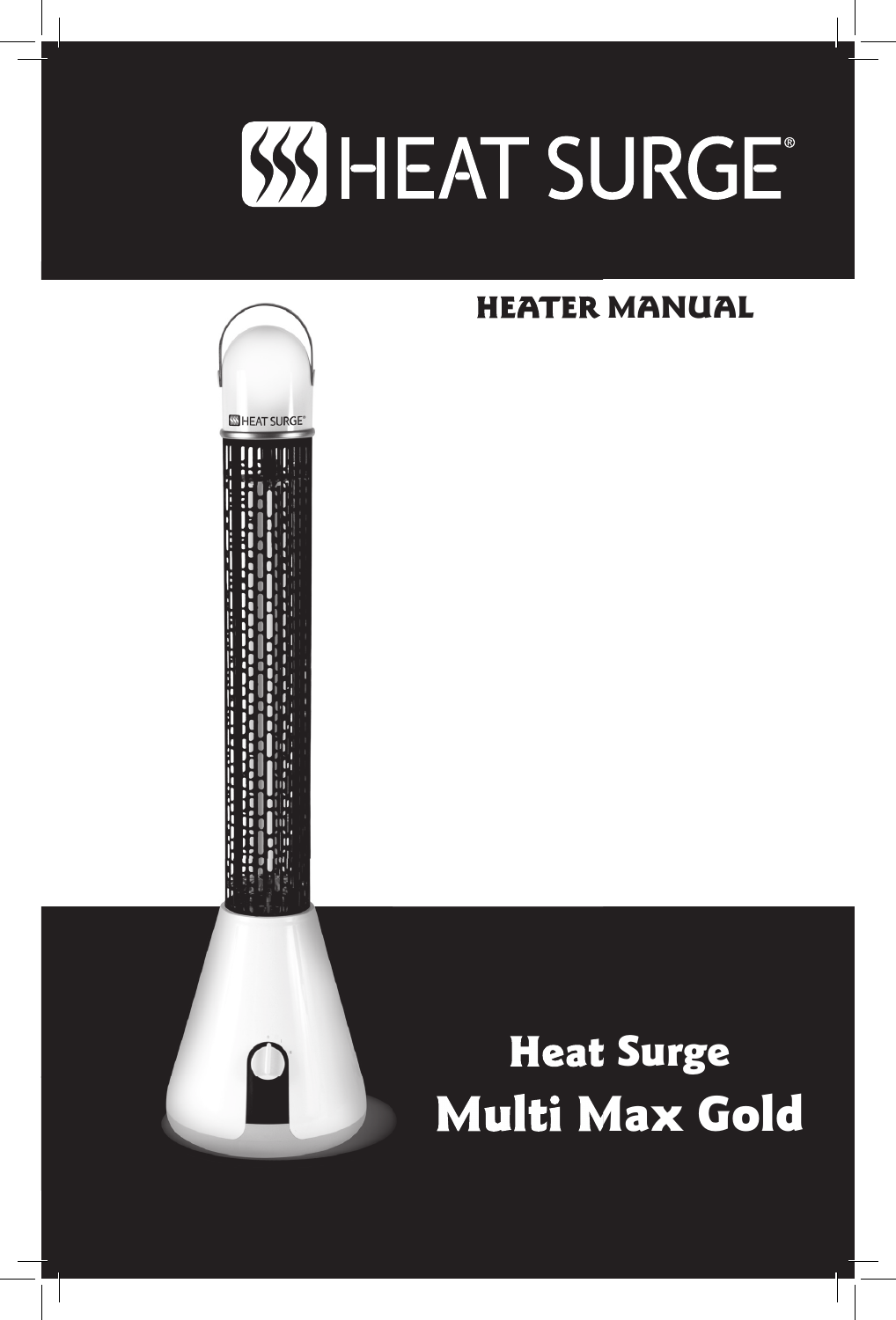**You made a smart choice and improved your life with your new Heat Surge Multi Max Gold.**

**Your new Heat Surge Multi Max Gold is the most up-to-date latest technology featuring Carbon Gold Glow technology. Carbon Gold Glow Technology is instantly hot and brings warm soothing comfort to any space. Your Multi Max Gold saves you money by turning down your household thermostat and zone heating the rooms your live in the most.**

#### **1. Congratulations:**

Your new Multi Max Gold includes a carrying handle, is easily portable from room to room, and is ideal for transitional heating. Your new Multi Max Gold features Carbon Gold Glow technology and has been designed to keep you warm and cozy with a fascinating, warming, golden glow.

### **2. Operation:**



- 1. Place your Heat Surge Multi Max Gold on a firm level surface free from obstructions and at least 3 feet away from any wall or combustible materials.
- 2. With the selector knob in the OFF position, plug the heater into the power outlet.
- 3. Turn the control knob to either (I) for 600 Watt or (II) for 1200 Watt.
- 4. Turn the selector knob to the OFF position and unplug the unit when you have finished using it.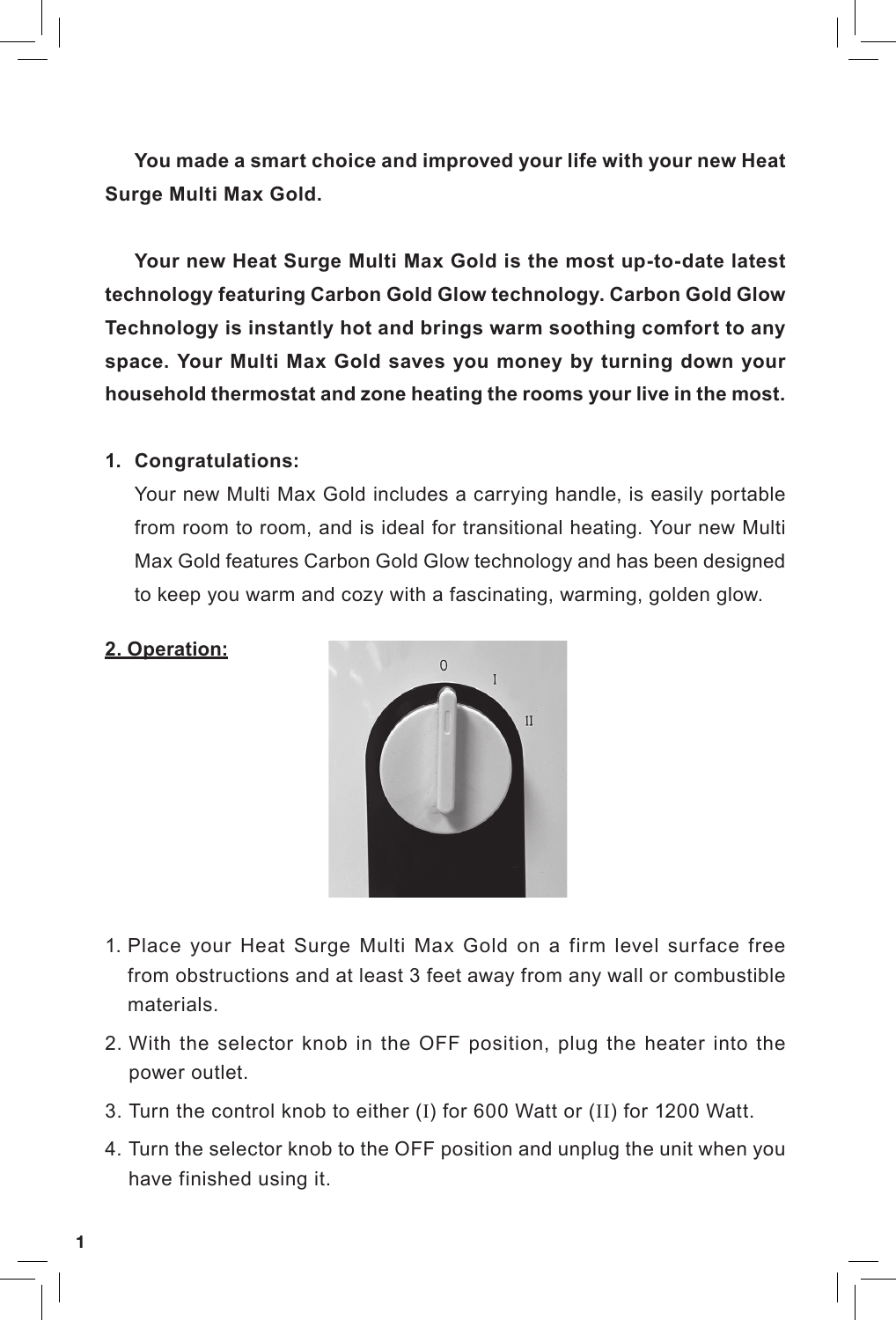# **3. Your new Heat Surge Multi Max Gold technical data:**

| Description      | <b>Rated Power</b> | Voltage | Frequency |
|------------------|--------------------|---------|-----------|
| l Multi Max Gold | 1200W              | 120V    | 50Hz      |

| Rated Power Stages:       |
|---------------------------|
| I. Heating Stage 1 600W   |
| II. Heating Stage 2 1200W |

## **4. Safety:**

The Heat Surge Multi Max Gold is not designed for use in bathrooms, washrooms or other damp areas.

WARNING: The air outlet area and grilles of the unit must not be covered or near curtains or blankets. Keep a clear space of at least 3 feet around the Multi Max Gold at all times.

Children or persons who lack knowledge or experience with the Multi Max Gold or who are restricted in their physical, sensory or mental capabilities should not use without supervision or instruction by a person responsible for their safety.

The heater is equipped with a safety tilt switch which automatically shuts off the heater element if the heater is not in the upright position, the heater will resume back to normal when the heater is returned to the upright position.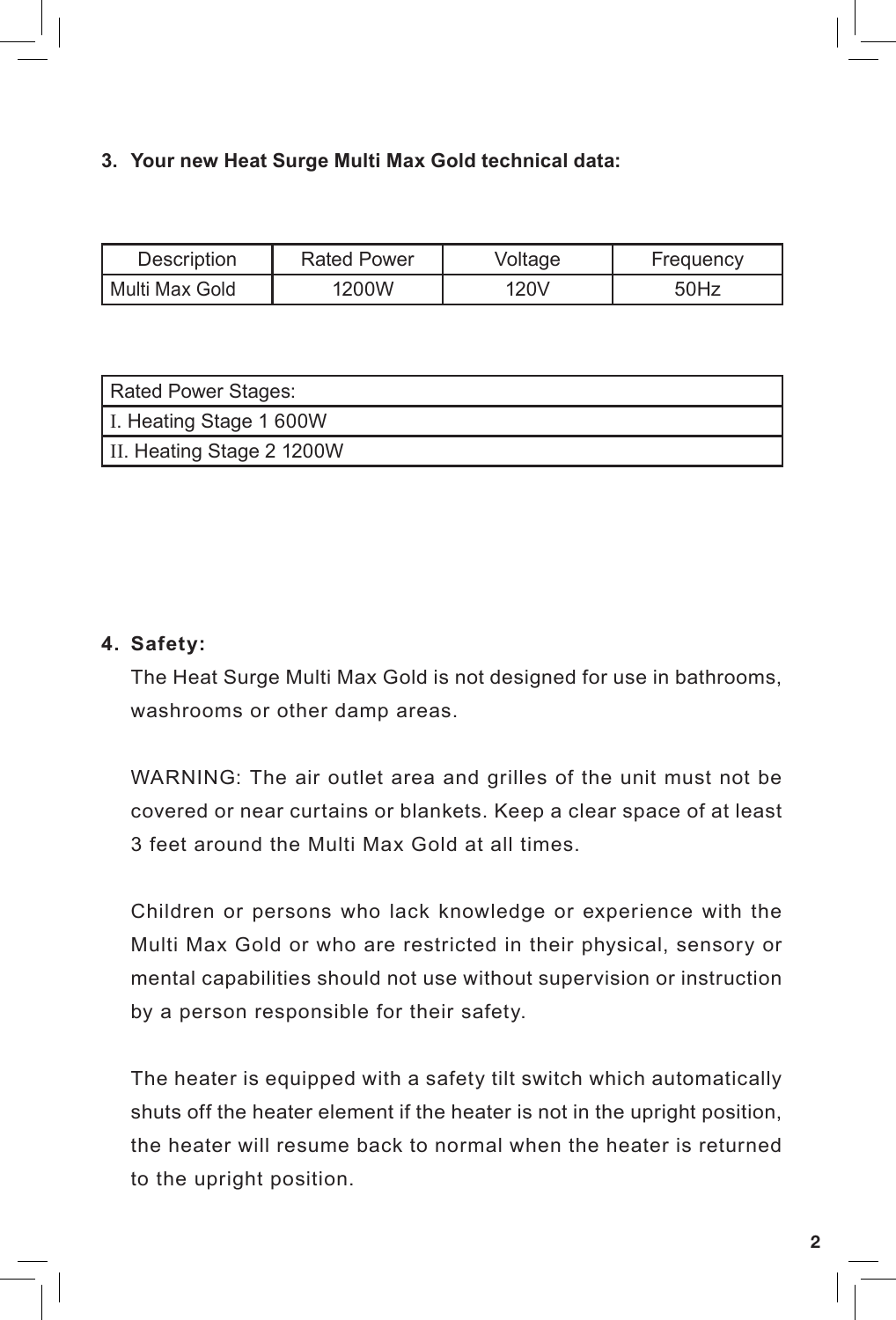#### **5. Care and Maintenance:**

Disconnect the Heat Surge Multi Max Gold from the power outlet before cleaning. Wait, if necessary, until it has cooled to normal temperature. Clean the vents and intake with a soft brush or vacuum.

The unit can be wiped off with a soft, dry cloth. If heavily soiled, use a slightly damp cloth. Do not use abrasive cleaners.

#### **6. One Year Limited Warranty for New Units:**

Your One Year Limited Warranty applies to replacement of product found to be defective in material or workmanship. This warranty does not apply to damage resulting from commercial, abusive, unreasonable use or supplemental damage. Defects that are the result of normal wear and tear will not be considered manufacturing defects under this warranty. Heat Surge is not liable for incidental or consequential damages of any nature. Any implied warranty of merchantability of fitness for a particular purpose on this product is limited in duration to the duration of this warranty. Some jurisdictions do not allow exclusions or limitation of incidental or consequential damages or limitations on how long an implied warranty lasts, so the above limitations or exclusions may not apply to you. This warranty gives you specific legal rights, and you may also have other rights which vary from jurisdiction to jurisdiction. This warranty applies only to the original purchaser of this product from the original date of purchase.

At its option, Heat Surge will repair or replace this product if it is found to be defective in material or workmanship. While within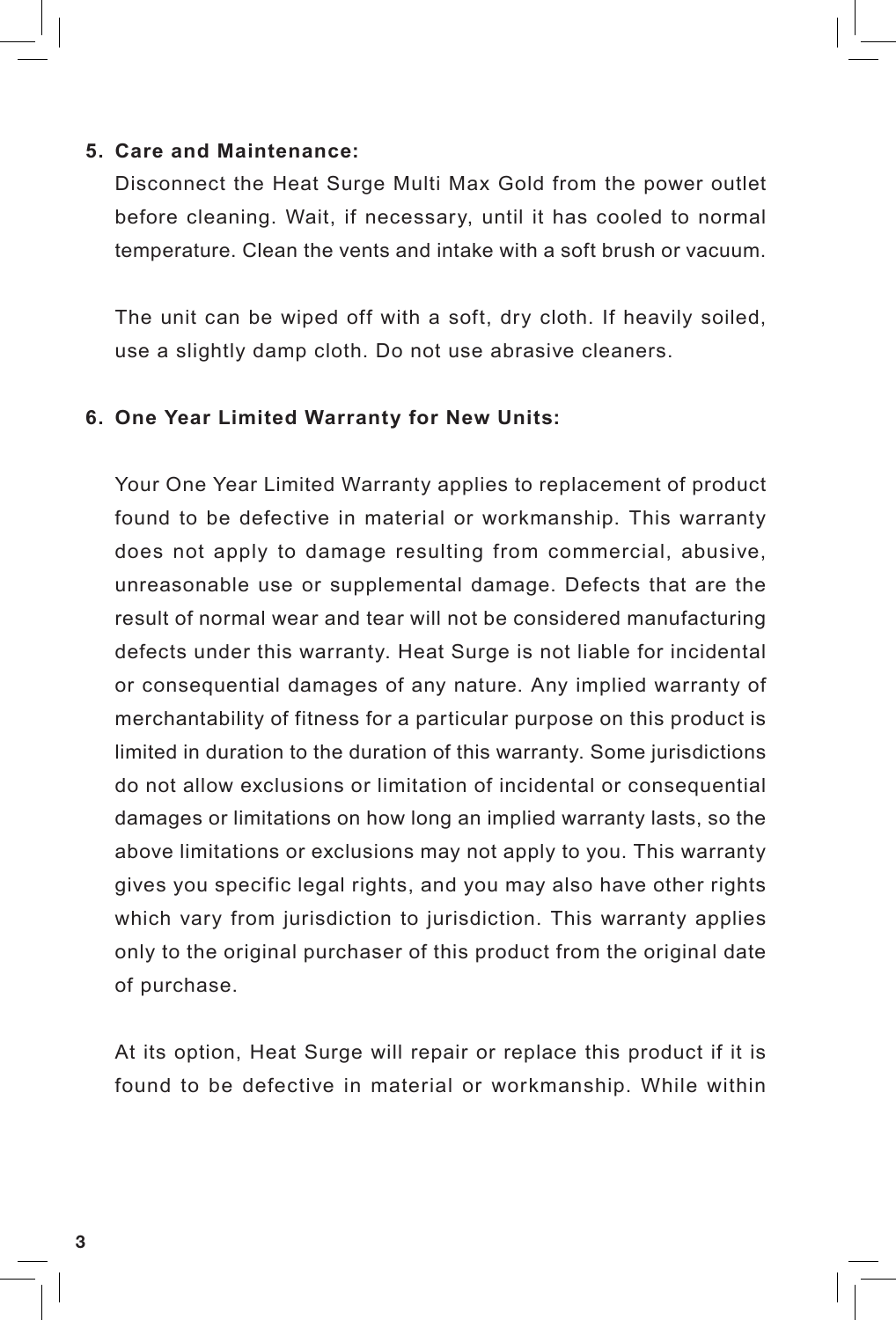the warranty period, defective product may be returned to Heat Surge. Please use email at: customerservice@heatsurge.com

Please contact Heat Surge to obtain a return authorization number prior to returning unit. Please return unit in original packaging to avoid unnecessary delays and/or fees.

# **7. Customer Satisfaction**

If you experience a problem, please contact Heat Surge Customer Service at customerservice@heatsurge.com or mail questions or comments to: Heat Surge Customer Satisfaction Dept., P.O. Box 9902 Canton, OH 44711

**8. Congratulations Again on Your New Heat Surge Multi Max Gold:**

You now have in your possession a Genuine Heat Surge Multi Max Gold, as we continue our mission to revolutionize warmth and happiness across America!